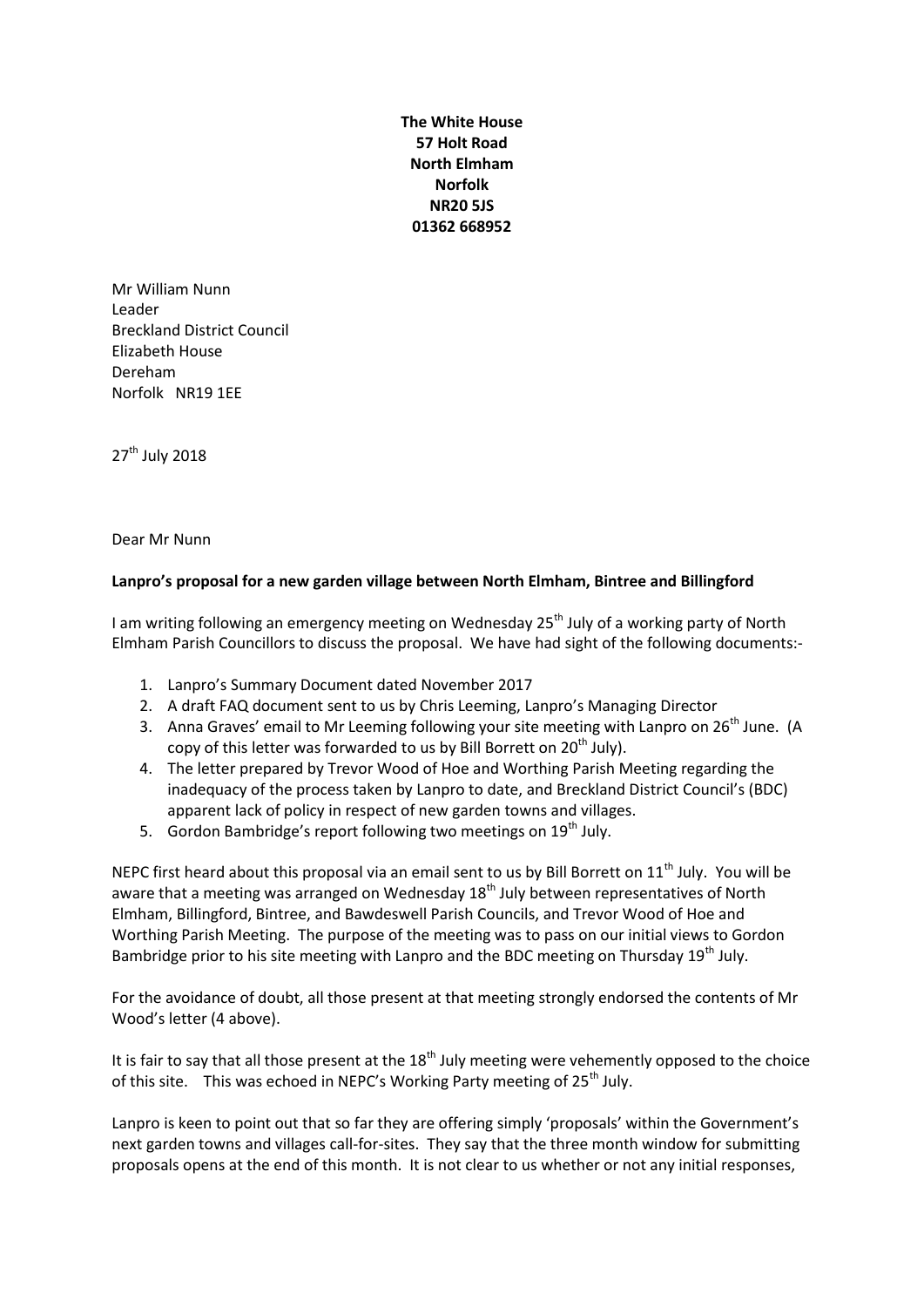either from residents, PCs, DCs or County Councils have to be submitted during this window. However, they have clearly not undertaken any local consultations, as required by the Department for Communities and Local Government and the Homes and Communities Agency in their Application Process Guidance. At this stage, the proposal cannot by any stretch of the imagination be described as 'Locally-Led'.

We also understand that Bill Borrett has asked BDC to send him an outline of the process that it will follow once the Government launches its prospectus. We hope that all PCs will also be informed of the details of any such process.

Turning to the substance of this proposal, it appears to rely heavily, if not entirely, on the suggestion that the Mid Norfolk Railway can be reinstated as a link between the old station at County School and Wymondham. Indeed, Lanpro's prospectus states '*The site selected is designed to connect the operational and underused 28km Mid-Norfolk Railway that is a private heritage railway with its own rolling stock connecting the town of Wymondham (on the Norwich to Cambridge rail line) with the A1067 Fakenham Road that is a main arterial route into Norwich'*.

We understand that MNR has not made any decision on the proposal and we must leave it to the Trust respond to Lanpro's comments on page 5 of the prospectus. However, we take the view that it is laughable to suggest that this railway could ever be used as a commercially viable commuter route to Wymondham. Any journey from County School to Wymondham would take approximately one hour (at the current maximum permitted speed of 25mph) following which any passenger wishing to proceed to either Norwich or Cambridge would have to change trains and then spend another half an hour or more travelling to their final destination. The return journey would take as long. We doubt that Lanpro has established whether or not any commercial rail operator would be prepared to take over the running of such a route: this must be a vital component to Lanpro's reliance on the railway as a trigger for the selection of this site.

Lanpro also states in its prospectus that Norfolk Railway Village Ltd has *'…full control of the freehold interest of the former North Elmham Station site'*. This is misleading: the site it controls is separated from the railway line by land belonging to MNR.

Further, Lanpro's prospectus highlights the 'Y' shaped route between Wymondham to Wells-nextthe-Sea and Holt. Its final GIS layer shows sites north of County School along that 'Y' shape as 'S*uitable locations for new garden cities*.' Lanpro appears to be unaware that it is not possible for a train to travel north of County School, since the railway bridge over the B1110 no longer exists and the route of the old line travels along private property. We are left wondering how many erroneous statements and facts Lanpro will be relying on in its submission to Government.

These are questions, along with numerous others, which will have to be put to Lanpro when and if it eventually decides to engage with the local communities. Until such time, we believe that promotion of the railway as a hook on which to hang the selection of this site is seriously flawed.

It should also be pointed out that the A1067, the only major road expected to link this new settlement to Norwich, is a busy single carriageway road with a maximum speed limit of 50mph along most of its length, reducing to 30mph through Lenwade. As such it is totally unsuitable to sustain the massive increase in traffic that would result from this proposed development.

All the other reasons Lanpro states for selection of the site could easily be superimposed on any other site in Norfolk, or indeed the country.